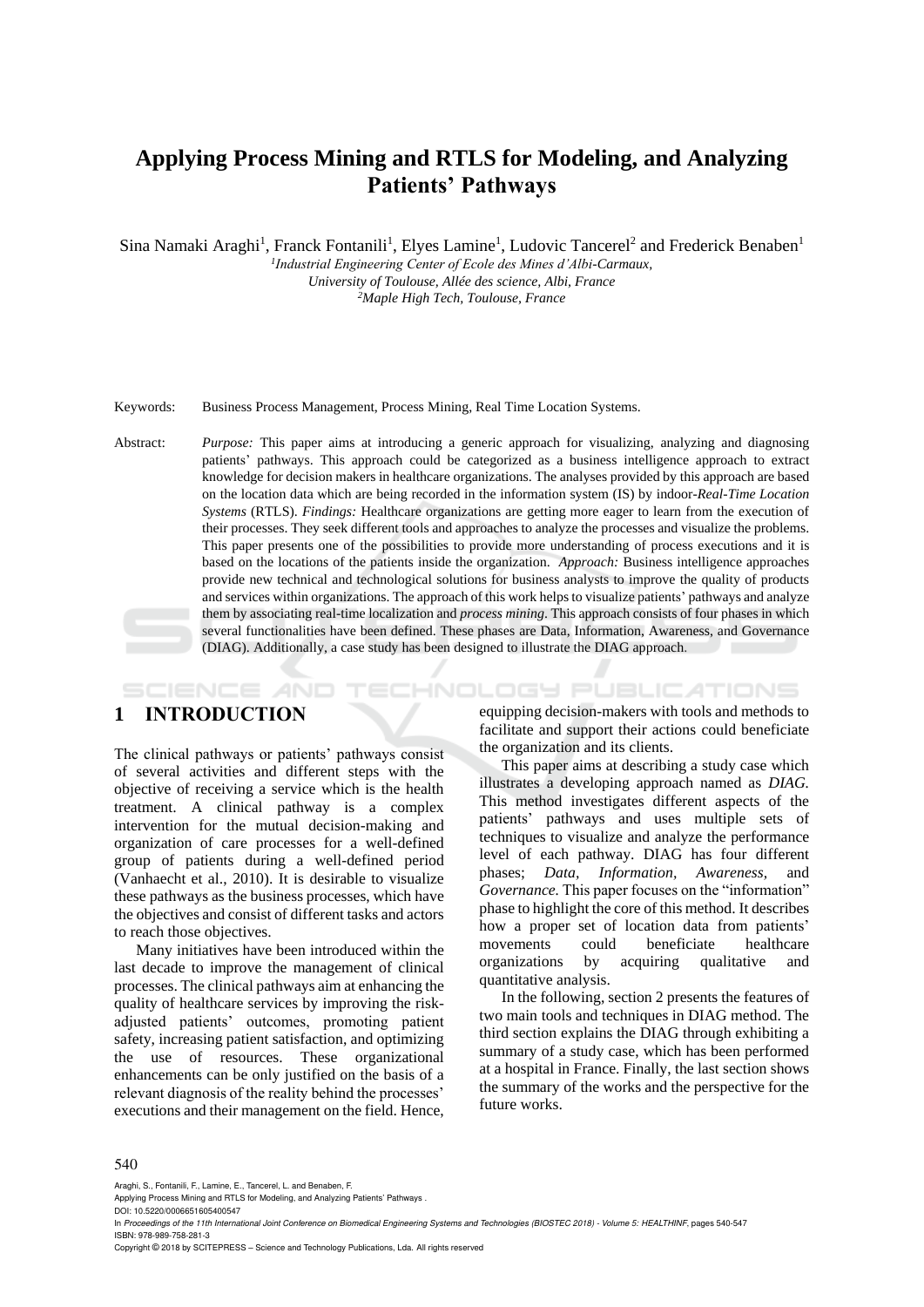### **2 STATE OF THE ART**

This section presents the notion of designing business process models, the functionality of indoor-RTLS and process mining.

To analyze the performance level of the operational processes, organizations are trying to move from the "data-aware" information systems to "process-aware" information systems (Aalst, 2004). This motivates organizations to use business process management approaches, which consists of modeling processes and performing quantitative analysis on top of the process models.

To discover and analyze the business processes several actions must be taken. To clarify, one should understand the "life cycle of process modeling". In order to design business processes, different activities should be taken into consideration such as gathering information, clarification of data and designing the process flows. After acquiring such models experts should define criteria in accordance with their strategies, then a performance measurement should be defined (Looy and Shafagatova, 2016).

Currently, to gather data related to the process executions an interview-based process discovery approach is being used (Marlon Dumas, 2013.). To succeed in such approach, it necessitates to carry out a huge load of works to do the on-field observations and perform interviews with processes' actors. Eventually, the quality of the gathered data is in doubt and it is dependent on the experience of the interviewer and the process analysts.

The evidence-based process discovery is another approach which helps to automatically perform process discovery from the information systems. However, there are several inconsistencies in the case of gathered data in the hospital information systems. For example in the case of patients' pathways, one could extract the data from hospital information system to observe the amount of time that each patient has spent in the hospital sectors. Since people are in charge to record the patients' data, there are lots of inaccuracies with the registered data.

This research work seeks for an efficient way of gathering accurate data for visualizing the patients' pathways. The final results should be a process diagnosing platform which is able to visualize and analyze the activities within patients' pathways. In addition to the process awareness, the platform could provide an awareness of the location of each event. This platform could support the transformation of current information systems to process and locationaware information system. The approach in this research work aims at supporting this transformation

of the information systems by the application of I-RTLS and process mining. In the following, these two fields(indoor localization and process mining) will be explained.

#### **2.1 Indoor Localization Systems**

The objective of these systems is to track objects inside indoor environments. Their functionality is similar to Global Positioning Systems (GPS) (Drawil et al., 2013). GPS works by using NAVSTAR satellites. The GPS functionality does not suit the indoor localization and the corresponding signals are not capable of finding an object inside buildings with accurate coordinates (x, y, z). Therefore, indoor localization technology is being used for this matter. These systems consist of two main parts. First, mobile nodes or tags which are attached to objects that need to be located. Second, sensors or readers which find the position of the tags or mobile nodes.

Multiple communication technologies are being used for indoor positioning of objects in healthcare and industry. RFID (Radio Frequency Identification), and Wireless Local Area Networks (Wi-Fi, ZigBee, Z-Wave, Bluetooth, etc.) are playing a huge role in these organizations. RFID is an electronic identification technology used for tracking goods and people (Curran et al., 2011). This technology uses radio frequency waves to transfer data between tags and readers. RFID tags function in three different states; active, semi-passive, and passive. Active tags are using an internal battery, or sometimes they are connected to an external power source. These tags offer a wide range of hundred feet or more. Passive tags do not have any energy source, and their accuracy and readability are limited (Want, 2006). On the other hand, semi-passive tags use batteries and they need an external power source to communicate with readers (Lai et al., 2005). The Readers have the role of transferring radio frequency signals to the tags and receiving them back in regulated version (Jin et al., 2008). Thanks to the semantic event processing, the system could translate the signals of the tags to the location data (Bok and Yoo, 2017).

In the context of locating objects, RFID is being used mainly in manufacturing sectors (Lu et al., 2006). In the case of healthcare organizations, RFID could not satisfy all the needs. It could identify the tagged objects which are passing nearby the different stations, but the tags should be moving through a very well structured operation. Also, RFID systems do not necessarily display the real-time location data. The real-time information could be very useful in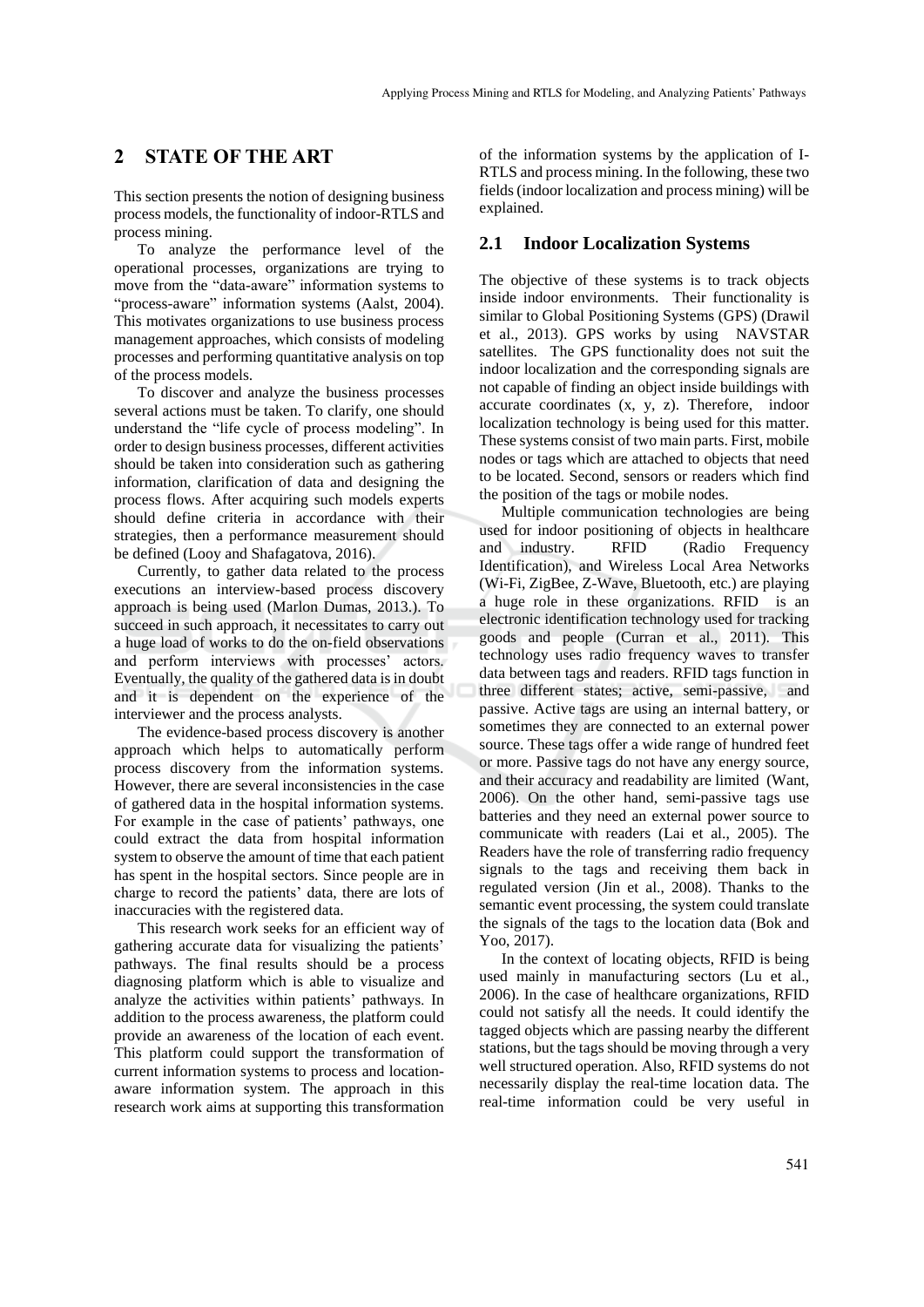manufacturing and hospitals, especially in emergency situations. Consequently, in some cases, researchers have integrated RFID with WLAN to acquire realtime data (Adame et al., 2016).

The other localization systems are classified as Indoor-Real Time Localization Systems. These systems have three main parts. Tags, which are attached to the objects. These tags are active and they emit signals continuously. Sensors or beacons; these devices would receive the signals and send them to the third part of the system which is the location engine. This part would use different algorithms and techniques to calculate the exact locations of the tags. Some of these algorithms are Triangulation, Trilateration, Angle of Arrival (AOA), Time Difference of Arrival (TDOA), and Received Signal Strength Indicator (RSSI) (Luo et al., 2011). Multiple wireless local area networks have been introduced in markets for indoor-RTLS, some of them are Wi-Fi, and ZigBee which has been seen in previous works that this technology could be applicable in service sections. It has low energy consumption and multichannel control systems, alarm systems, and lighting control (Cheng, 2009). Ultra-Wide Band (UWB), these systems have short period pulses as a result UWB is suitable for indoor positioning technologies. UWB performance seems to be better than other technologies as well as in terms of accuracy (less than 30 cm) and of course the range which is up to 200 meters within an open space. The weakness of this system is inside buildings with thick walls and full metal structures, due to the fraction and reflection of signals in those types of buildings. Bluetooth or Bluetooth Low Emission (BLE) is the other technology which is being used in similar approaches and it has a very low consumption level.

Some aspects of indoor localization have been discussed in this section. The next part will introduce process mining and highlights its association with I-RTLS in the context of healthcare.

### **2.2 Process Mining**

It is obvious that quality of services in hospitals could directly influence the lives of people. Thus, it is inevitable that hospitals should plan and act on the improvement of their processes. The quality of healthcare processes is highly dependent upon the way they are being executed. This idea is motivating researchers to provide healthcare organizations with new approaches such as process mining to illustrate the execution of the processes. In addition, execution of medical and non-medical processes within the healthcare organizations would result in numerous

recorded events within information systems. These data would be displayed as a log file. A log file would consist of a multiple information such as case id, timestamp start, timestamp end, details of activities, resources, and other types of information. One of the challenges for organizations is to extract meaningful information from these log files (Mans et al., 2013).

Process mining is a set of techniques and methods which are subjected to discover the business processes from event logs. Process mining consists of three main activities: (i) process discovery, (ii) conformance checking, (iii) enhancement (Aalst, 2016). By using this method information systems are capable of translating raw log files into usable sets of information. This information could be the process models, general statistical analysis of processes, bottleneck analysis, analysis of a variety of cases in event logs and etc. There are multiple advantages for organizations in applying process mining techniques.

In the context of healthcare, study cases show that process mining could beneficiate directors by providing several perspectives for decision-making (Rojas et al., 2016). A control-flow perspective could show the execution of the processes. A performance perspective highlights the problems and bottlenecks while executing the processes. Currently, these analyses are basically related to analyzing the timeoriented data (Fernandez-Llatas et al., 2015). Additionally, conformance checking would help organizations to see where the deviations are in a process. The resource usage analysis is the other perspective offered by process mining (Caron et al., 2014).

Process mining techniques and algorithms are being developed in many tools. ProM (http://www. processmining.org/), Disco (https://fluxicon.com), QPR (https://www.qpr.com), Celonis (https://www. qpr.com) are front-runners in the market. Most of the healthcare cases are being developed by ProM (Rojas et al., 2016), which is extremely powerful in applying multiple techniques on event logs (Dongen et al., 2005). Disco is a user-friendly and powerful tool, however, it does not contain all the analyzing techniques like ProM. On the other hand, Celonis and QPR are two tools which are known and being used mainly in manufacturing industries.

Applying process mining and indoor localization systems did not receive sufficient amount of attention, however, it shows promising results in healthcare. For instance, Fernandez-Llatas et al used this idea in order to monitor the behavior of the patients in a nursing home by analyzing the pathways of the patients (Fernández-Llatas et al., 2013). In another case, they presented an approach for applying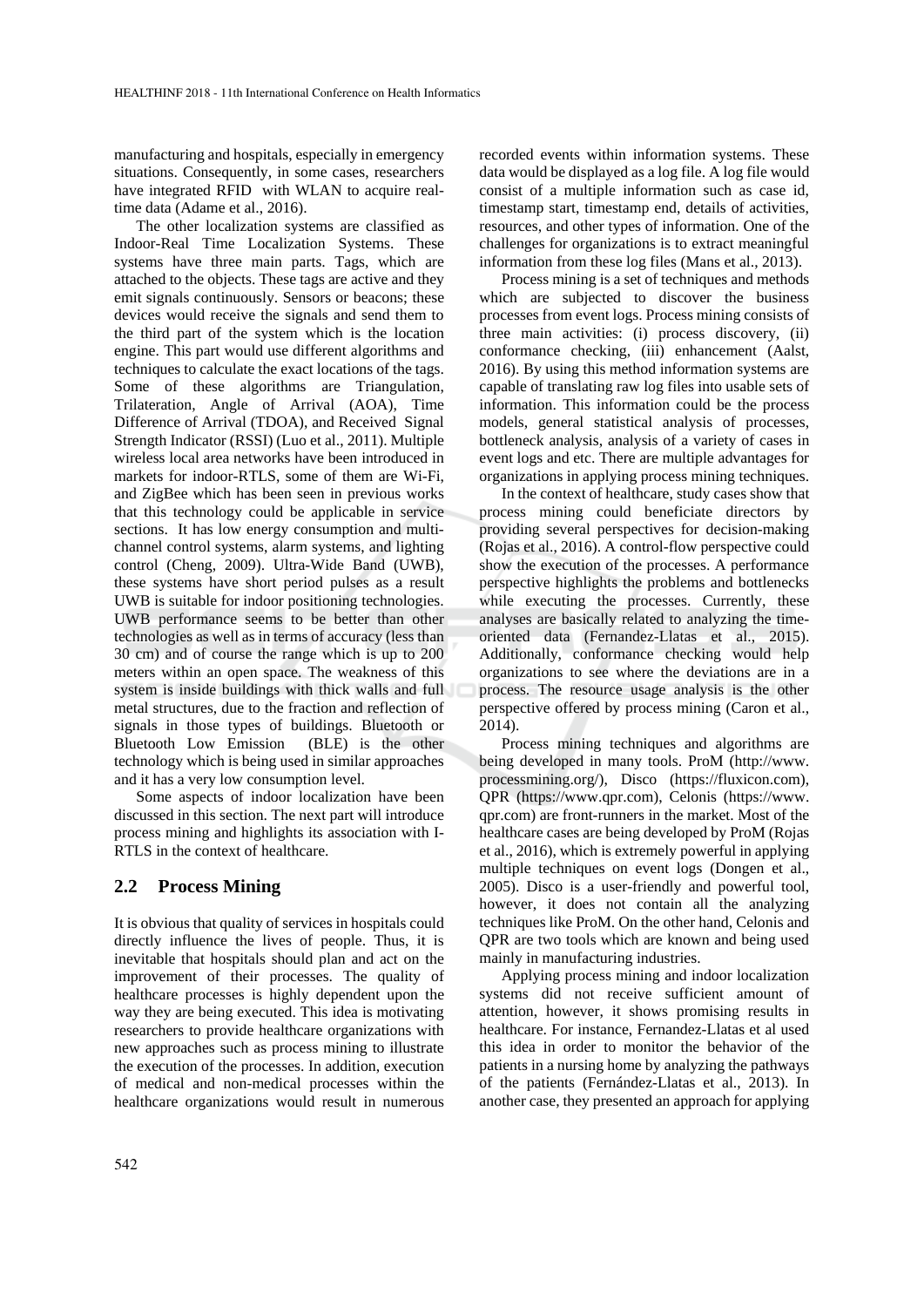RTLS and process mining in a hospital in Valencia which also shows intriguing outcomes in case of observing the movement of patients and to analyze the time aspect of the process execution (Fernandez-Llatas et al., 2015). In both cases, they have used PALIA ILS suits which is a web-based process mining tool to discover the process maps. PALIA stands for Parallel Activity-based Log Inference Algorithm and is able to infer workflows from activity log samples. And ILS is for Indoor Localization Systems. Also, they have introduced a methodology which supports their application. This methodology consists of several steps as ILS installation, ILS data gathering, a semantic aggrupation of areas, process filtering, process discovery, process conformance, process enhancement, and process improvement. In their methodology the difference between process enhancement and process improvement is vague.

In this paper, the process improvement actions are outside the application of process mining and indoor localization systems because the resolution to improve and change a process is only feasible by decisions coming from human knowledge.

In modern businesses, due to the challenges of designing and monitoring business processes, there is a necessity of using suitable analysis techniques (Aalst, 1998). Also, it has been inferred from other works that analyzing business processes with exclusive criteria is necessary in order to classify the business processes' attributes, identify the bottlenecks, and compare process variants (Vergidis et al., 2008). Additionally, Vergidis et al have classified process analysis into three groups of diagrammatic models, business process languages, and mathematical models. Needless to say, their approach is based on the primary analysis of processes which is the method one could use to visualize the processes.

It has been seen in the work of Zakarian in (Zakarian, 2001) that using diagrammatic process modeling techniques provide a qualitative notation on the process executions. However, these techniques suffer from the lack of tools which show the quantitative analysis and performance level of processes. Furthermore, generating business process models is impractical without diagnosis based on relevant key performance indicators. This analysis should be in line with the main objective, which is improving the performance of physical processes. Improving business processes is only feasible by understanding the features of each activity and events in the process in accordance with customer and process owner's perspectives. For example, a task

such as recording the history of patient's treatment could be a non-value added activity from patient's perspective. But from the hospital's point of view, this task should be identified as a value-added activity. As Dumas et al define in (Marlon Dumas*,*  2013) we could have three types of activities, valueadded, non-value added, and business value-added activities. This research work aims at analyzing business processes based on this classification of activities. However, the question is how to discover the activities in the business processes and how to distinguish them.

### **3 DETAILED PROPOSAL**

It has been shown that business intelligence (BI) approaches in healthcare present new solutions for business analysts within the organizations especially the healthcare sector for improving the quality of medical care and patient's quality of life (Machado and Abelha, 2001). It could be inferred that BI approaches encompass the strategies and technologies used by enterprises to help business analysts to understand and improve the quality level of business processes (Dedić and Stanier, 2016). It's been proven that BI tools are working efficiently with healthcare data and they are able to generate real-time information and knowledge relevant to the success of healthcare organizations. Moreover, BI approaches profit healthcare professionals in making vital decisions inside hospitals, clinics, paramedics' circulation and management of the administrative works.

This paper aims at suggesting DIAG approach which is embracing the BI notion and tries to generate knowledge from the location data for decision makers in hospitals. DIAG stands for four levels which could transform the raw data into knowledge and awareness for healthcare experts. These levels are *Data, Information, Awareness,* and *Governance.*

The IDEF0 model presented in figure1 gives an overview of the DIAG approach. In the first phase, one function has been defined as *gathering.* This function is mainly concerned with monitoring the movements of the objects and receiving the primary data come from localization systems. As it has been explained before, these systems use the positioning algorithms to locate the tags. The *log refining*  function executes different data mining techniques in the context of *RIO-DIAG* platform. This function cleans and transforms the collected data in the first function into the proper event logs which suit the process mining techniques in the following function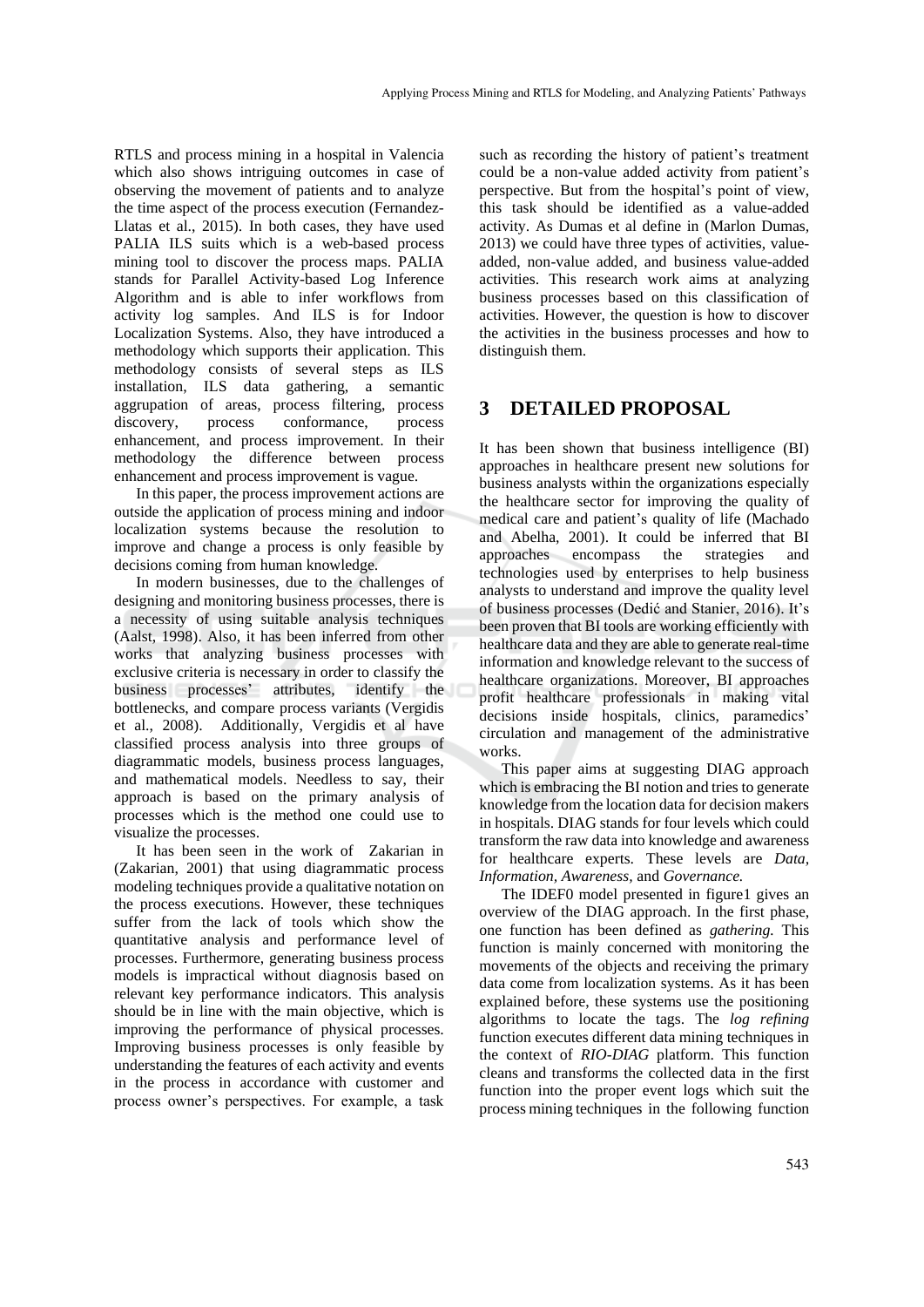

Figure 1: The DIAG methodology.

*modeling.* The modeling function uses the process discovery algorithms and illustrates the execution of a processes based on the qualitative process analysis. Fourth, in *analyzing* function, different techniques are being used in order to provide a quantitative analysis for users. The performance level of processes will be evaluated in this function, and one could see and comprehend the way patients are circulating in the organization to receive their treatment.

In the *diagnosing* function, multiple sets of techniques will be used to highlight the real cause behind the problems and weaknesses in the performance of processes. Last but not least, in the *prognosing* by using queuing theory and other simulation techniques different scenarios and improvement actions will be suggested. RIO-DIAG is the platform which is working based on these functions, and by fulfilling four different phases of DIAG approach provides opportunities to apply BI on monitoring patients' pathways. Describing all the functionalities is out of the scope of this paper, however, modeling and analyzing, two of the main functions of this approach will be illustrated.

To clarify this method a study case has been developed to show how one could visualize and analyze the patients' pathways. In this experiment, an indoor-RTLS had been used to collect the location data. After installing the sensors and calibrating the location systems, patients received the tags. These

tags communicate with sensors by UWB technology. The transmitted signals would be calculated in the location engine by using TDOA and AOA measurement techniques. In this experiment, fourteen patients have been monitored. Each patient has a case ID based on the tag identification. In this case, there was no return of the same patient to the hospital. Twelve different activities have been identified based on the name of the zones in the hospitals. Each time a patient went inside or outside a section an event had been registered in the primary log file. The entities in the log file are related to the type of indoor-RTLS.

In this experiment, the log file consists of patients' ID, activities' details, timestamp start, and timestamp end. Figure 2 shows a part of the event log related to the patient 171. The primary event log consists of one hundred events, and it is transformed and prepared for the modeling function. As it has been shown, the first and last events related to the case 171 have the duration of "00:00". This indicates that these events are only instants while the process is being executed and they have been seen as a "passage" in the facility.

Figure 3 shows that the longest event for the patient 171 was staying in the "Consultation Box 1" to meet with the doctor. In addition to this data, the distance of the whole pathway was two hundred and sixty-two meters. In addition, it has been shown that the patient has spent approximately 54 minutes in the facility. Ability to reach such analysis is the result of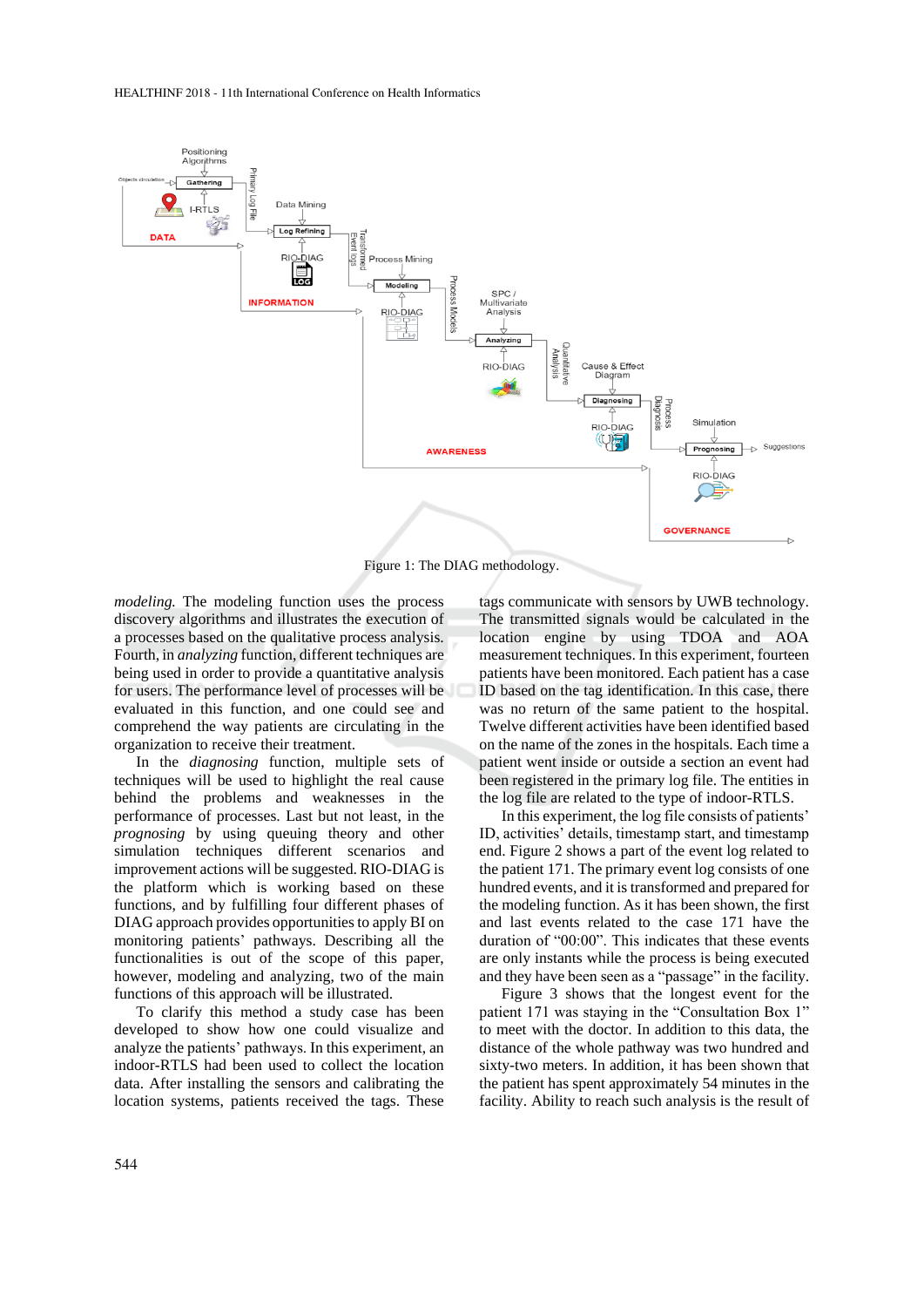applying RTLS and acquiring the accurate data related to the processes' executions. Now, the question is the value classification of these activities and which share of the process duration was valueadded for the patients. This knowledge of the value class of activities is being provided by the healthcare experts. Furthermore, there is a need to select the data about one specific patient's pathway and to analyze it separately.

| ID  | Timestamp start     | Timestamp end       | <b>Activity Details</b>             |
|-----|---------------------|---------------------|-------------------------------------|
| 171 | 12/11/2015 13:15:08 |                     | Enter the consultation department   |
| 171 | 12/11/2015 13:19:21 | 12/11/2015 13:24:01 | <b>Waiting Room</b>                 |
| 171 | 12/11/2015 13:24:22 | 12/11/2015 13:33:24 | <b>Registration Desk</b>            |
| 171 | 12/11/2015 13:33:42 | 12/11/2015 13:33:42 | Waiting Room 3                      |
| 171 | 12/11/2015 13:34:11 | 12/11/2015 13:40:12 | Preconsultation hox                 |
| 171 | 12/11/2015 13:40:41 | 12/11/2015 13:40:41 | Waiting room 3                      |
| 171 | 12/11/2015 13:41:04 | 12/11/2015 14:10:21 | <b>Consultation Box 1</b>           |
| 171 | 12/11/2015 14:10:55 | 12/11/2015 14:13:32 | <b>Registration Desk</b>            |
| 171 | 12/11/2015 14:13:40 | 12/11/2015 14:15:58 | Gate                                |
| 171 | 12/11/2015 14:22:11 |                     | Exiting the consultation department |

Figure 2: The event log for the case 171.



Figure 3: The basic analysis for patient 171.

To analyze the patient's pathways as the business processes, it would be formidable to acquire a qualitative analysis by displaying the process map and a quantitative analysis based on different aspects of the performance of the process. Thanks to process mining, figure 4 shows the process map related to the patient 171. Such process map provides a care-flow perspective on the patient's pathways. Explanations regarding the discovery algorithms are broader than the scope of this paper since the core and possible outcomes of DIAG approach is being illustrated in this article.

To acquire a performance perspective on process' execution, a Critical To Quality (CTQ) (Montgomery, 2007) has been defined for this experiment as "Process Efficiency" in the hospital. A quantitative indicator has been proposed as "Length of Stay" or duration to analyze the performance level of the processes based on the CTQ. The analysis related to the indicator has been shown in table 1. These analyses are based on the value-class of the

activities and the data coming from localization systems. By looking at the process efficiency, one could observe that the 85% of the process duration was related to executing the value-added activities and close to 15% of process duration was associated with the waiting time and staying in the queue. The decision-making actions are now dependent on the knowledge of the healthcare experts to determine how they can improve the non-value added parts of the process. Although, the simulation step could be a compatible solution to see several options for enhancing the situation.

Indeed, one could infer that a logical decision could be made only by receiving the proper knowledge which is the aim of this approach. As it has been presented, this approach could support the quality of the decisions by providing the care-flow and performance perspectives on the processes.



Figure 4: The process map for patient 171.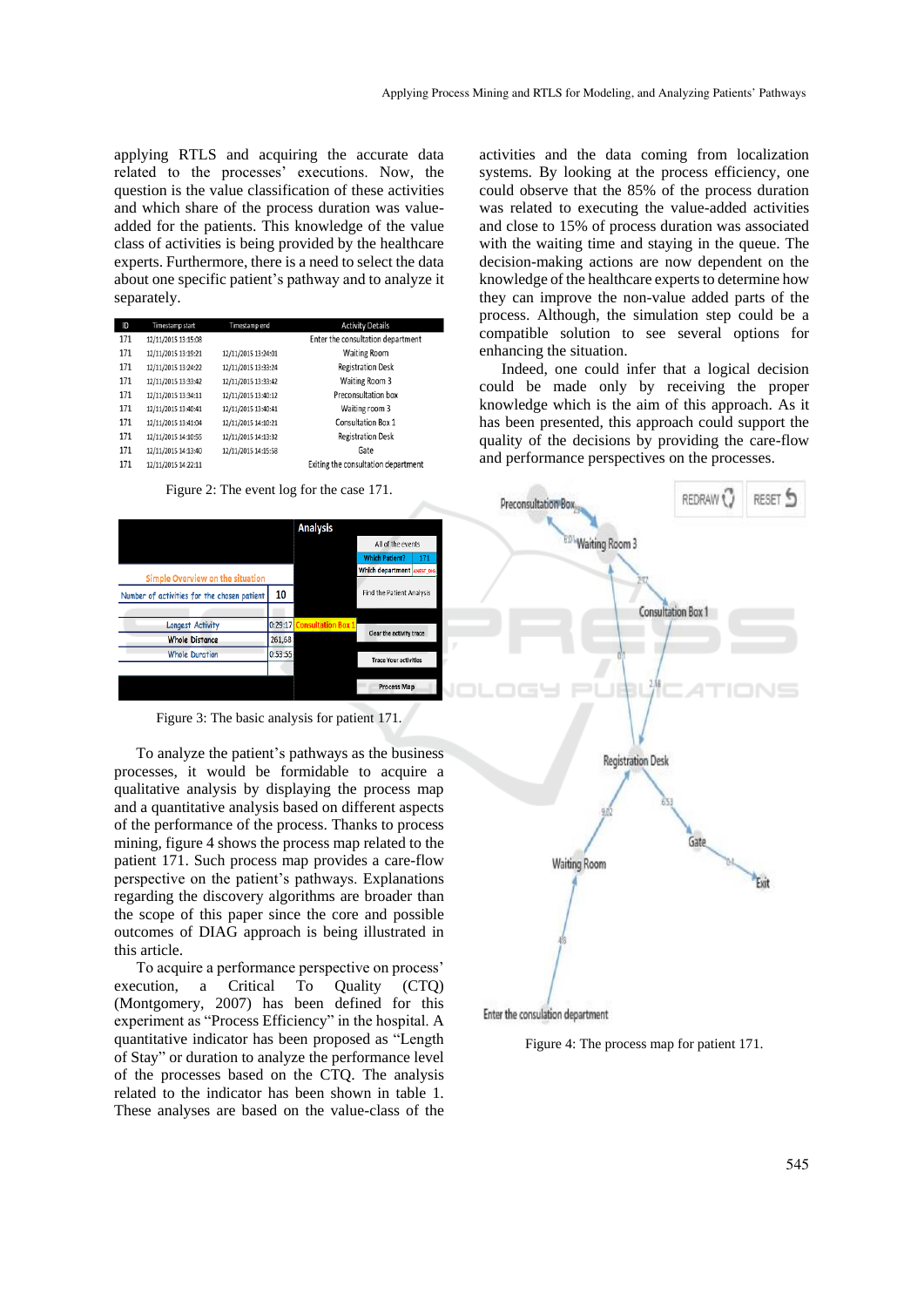| <b>Activities</b> (patient<br>171) | <b>Duration</b> | VA/NVA         | <b>Process</b><br><b>Efficiency</b> |
|------------------------------------|-----------------|----------------|-------------------------------------|
| Consultation<br>Department         | $\Omega$        | <b>PASSAGE</b> |                                     |
| <b>Waiting Room</b>                | 4:39            | <b>NVA</b>     |                                     |
| <b>Registration Desk</b>           | 9:02            | VA             |                                     |
| Waiting Room 3                     | 1:11            | <b>NVA</b>     |                                     |
| Pre-Consultation Box               | 6:01            | VA.            | $85.2\%$                            |
| Waiting Room 3                     | $\mathbf{0}$    | <b>PASSAGE</b> |                                     |
| <b>Consultation Box1</b>           | 29:17           | VA             |                                     |
| <b>Registration Desk</b>           | 2:37            | VA             |                                     |
| Gate                               | 2:19            | <b>NVA</b>     |                                     |
| Exit area                          | $\Omega$        | <b>PASSAGE</b> |                                     |

Table 1: Process efficiency analysis based on Length of Stay.

## **4 CONCLUSION**

**SCIENCE AND** 

This paper aimed at presenting the possibilities and advantages of applying process mining on location data to provide more awareness regarding the patients' pathways. This paper identified the DIAG approach which uses the indoor-RTLS, process mining, and business process management techniques to visualize, analyze and diagnose the patients' pathways. This approach embraces the hierarchy of data, information, awareness, and knowledge which extract the location data from the movements of the patients and transform these data to the knowledge. The real-time location data provide more accuracy in tracking patients' activities in the hospitals and process mining permits to model those activities as business process models. The advantage in this approach is in providing the quantitative and qualitative analysis based on the value class of the activities in the organizations.

To illustrate the possible outcomes of this approach an experiment has been performed at a hospital in France. Additionally, an overview has been provided for the major techniques and technologies in this approach.

To evolve this research work, the upcoming works are oriented towards refining this approach and providing the details about the rules and regulations for transforming the location data into prepared event logs for process mining tools.

### **REFERENCES**

- Aalst, W. M. P. V. D., 1998. The Application of Petri Nets to Workflow Management.
- Aalst, W. M. P. van der, 2016. Process Mining: Data Science in Action. *Springer*.
- Aalst, W. M. P. van der, 2004. Business Process Management Demystified: A Tutorial on Models, Systems and Standards for Workflow Management, in: Desel, J., Reisig, W., Rozenberg, G. (Eds.), *Lectures on Concurrency and Petri Nets, Lecture Notes in Computer Science. Springer Berlin Heidelberg, pp. 1–65.*
- Adame, T., Bel, A., Carreras, A., Melià-Seguí, J., Oliver, M., Pous, R., n.d. CUIDATS: An RFID–WSN hybrid monitoring system for smart health care environments. Future Gener. Comput. Syst. doi:10.1016/j.future. 2016.12.023
- Bok, K., Yoo, J., 2017. RFID Based Indoor Positioning System Using Event Filtering. J. *Electr. Eng. Technol.*  12, 335–345. doi:10.5370/JEET.2017.12.1.335
- Caron, F., Vanthienen, J., Vanhaecht, K., Limbergen, E.V., De Weerdt, J., Baesens, B., 2014. *Monitoring care processes in the gynecologic oncology department.*  HNOL *Comput. Biol. Med.* 44, 88–96. doi:10.1016/ j.compbiomed.2013.10.015
	- Cheng, Y. M., 2009. Using ZigBee and Room-Based Location Technology to Constructing an Indoor Location-Based Service Platform, in: 2009 *Fifth International Conference on Intelligent Information Hiding and Multimedia Signal Processing. Presented at the 2009 Fifth International Conference on Intelligent Information Hiding and Multimedia Signal Processing, pp. 803–806. doi:10.1109/IIH-MSP.2009.106*
	- Curran, K., Furey, E., Lunney, T., Santos, J., Woods, D., McCaughey, A., 2011. *An Evaluation of Indoor Location Determination Technologies. J Locat Based Serv 5, 61–78.* doi:10.1080/17489725.2011.562927
	- Dedić, N., Stanier, C., 2016. Measuring the Success of Changes to Existing Business Intelligence Solutions to Improve Business Intelligence Reporting, in: *Research and Practical Issues of Enterprise Information Systems, Lecture Notes in Business Information Processing. Presented at the International Conference on Research and Practical Issues of Enterprise Information Systems, Springer, Cham, pp. 225–236.* doi:10.1007/978-3-319- 49944-4\_17
	- Dongen, B. F. van, Medeiros, A. K. A. de, Verbeek, H. M. W., Weijters, A. J. M. M., Aalst, W. M. P. van der, 2005. The ProM Framework: A New Era in Process Mining Tool Support, in: *Applications and Theory of*